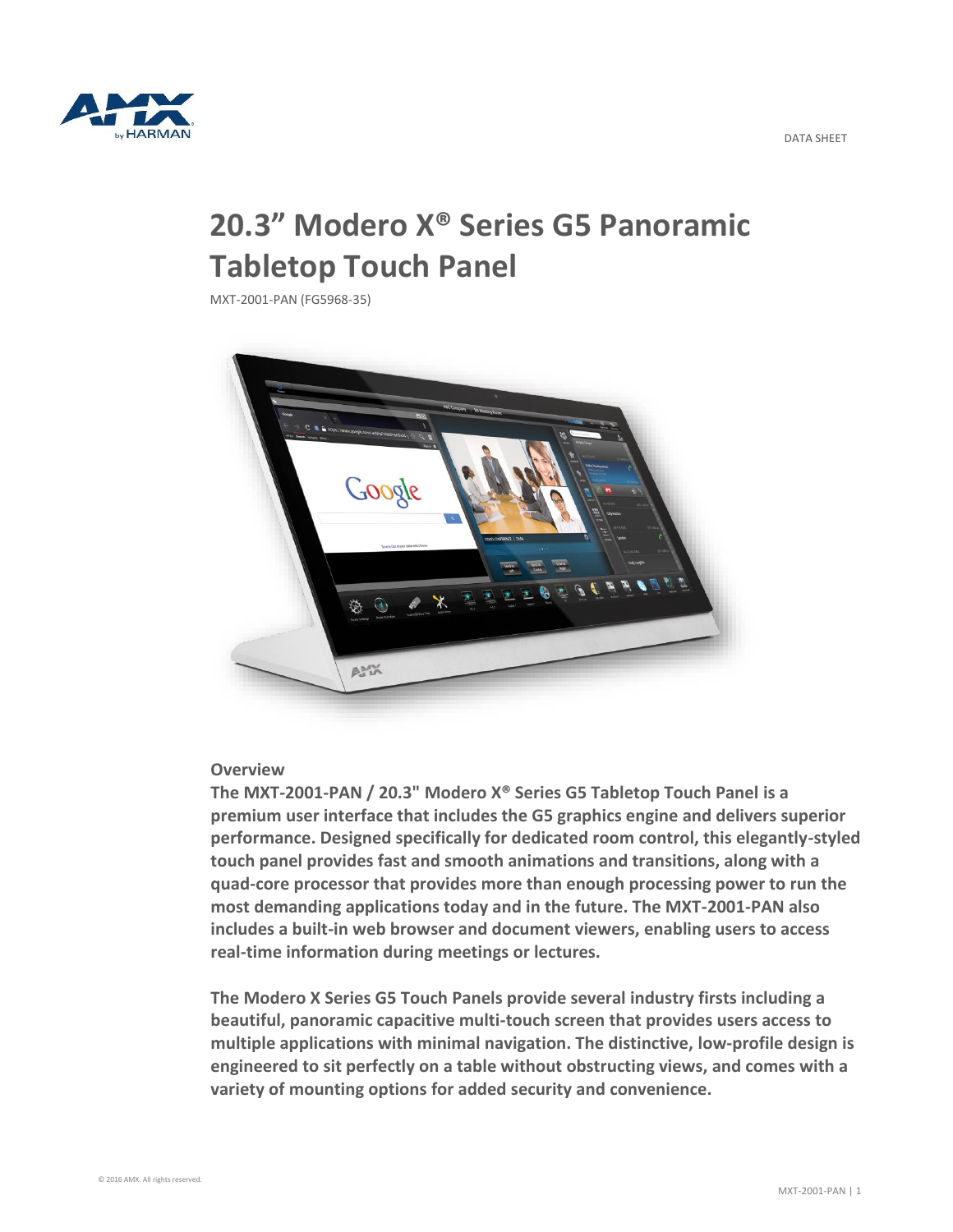#### **Common Applications**

- The MXT-2001-PAN is ideal for boardrooms, conference rooms or auditoriums where a panoramic control surface is needed to provide access to multiple functions simultaneously while remaining elegantly unobtrusive.
- In Higher Education, the MXT-2001-PAN is ideal for lecture halls, auditoriums, performing arts theaters and boardrooms that require extensive control capabilities.
- In residences, it is perfect for main living areas such as kitchens, living rooms, home theaters or home offices where the control surface can be used to manage systems throughout the home.

#### **Features**

- **G5 Graphics Engine and Quad Core Processing** The most powerful processing in the industry delivers smooth gesturing, swiping, dynamic reordering, and enhanced animation with transitions all at higher speeds for an experience any user will enjoy.
- **Simplified Enterprise Touch Panel and Firmware Updates**  Deploy and update touch panel files and firmware files from a network URL for simplified company-wide updates.
- **Built-in Web Browser, Document Viewers and Enzo Sharing –** Conveniently simplifies accessing and presenting real-time content and documents during meetings. Simply preview files accessed via the native web browser, USB, or cloud storage apps before sending content directly to Enzo. An upcoming firmware release will allow apps to be updated or disabled using the onboard G5 App Update Manager.
- **Multitasking with the Panoramic Control Surface –** The panoramic aspect ratio of the Modero X G5 touch panels provides dedicated space to perform multiple activities at once.
- **Adjustable Security Modes** With the ability to select from high security or custom modes, administrators can customize the panel's security levels for access, networking and communication.
- **Perfect From Any Angle** Includes In-Plane Switching (IPS), which delivers the widest viewing angles and the most accurate color reproduction on the market.
- **View and Select Dynamic Data with Listview Buttons** Display a listing of entries generated by a dynamic data source (e.g. phonebook contacts, call logs, RSS feed or other real time data sources) enabling the user to scroll or search to make a selection. Demos are available in the UI Resource Center.

| <b>TOUCH SCREEN DISPLAY</b> |                                                     |
|-----------------------------|-----------------------------------------------------|
| Display Type                | TFT Active Matrix Color LCD with In-plane Switching |
|                             | Technology (IPS)                                    |
| Display Size (WH)           | 20.4" x 9.5" (519 mm x 242 mm), 21.3" (541 mm)      |
|                             | diagonal                                            |
| Viewable Area (WH)          | 18.7" x 7.8" (475 mm x 198 mm), 20.3" (514 mm)      |
|                             | diagonal                                            |
| Resolution (WH)             | 1920x800                                            |
| Aspect Ratio (WH)           | 12:5                                                |
| <b>Brightness</b>           | 250 cd/m2                                           |
| Contrast Ratio              | 1000:1                                              |
| Color Depth                 | 16.7M colors                                        |
| <b>Illumination</b>         | LED                                                 |
| <b>Touch Overlay</b>        | Projected capacitive, multi-touch support, 3        |
|                             | simultaneous max                                    |
| Viewing Angle               | Vertical ± 89°, Horizontal ± 89°                    |

### **Specifications**

| <b>MEMORY</b>        |                                                       |
|----------------------|-------------------------------------------------------|
| SDRAM                | $2$ GB                                                |
| Flash                | 16 GB                                                 |
| Maximum Project Size | 12 GB flash, available for apps and touch panel files |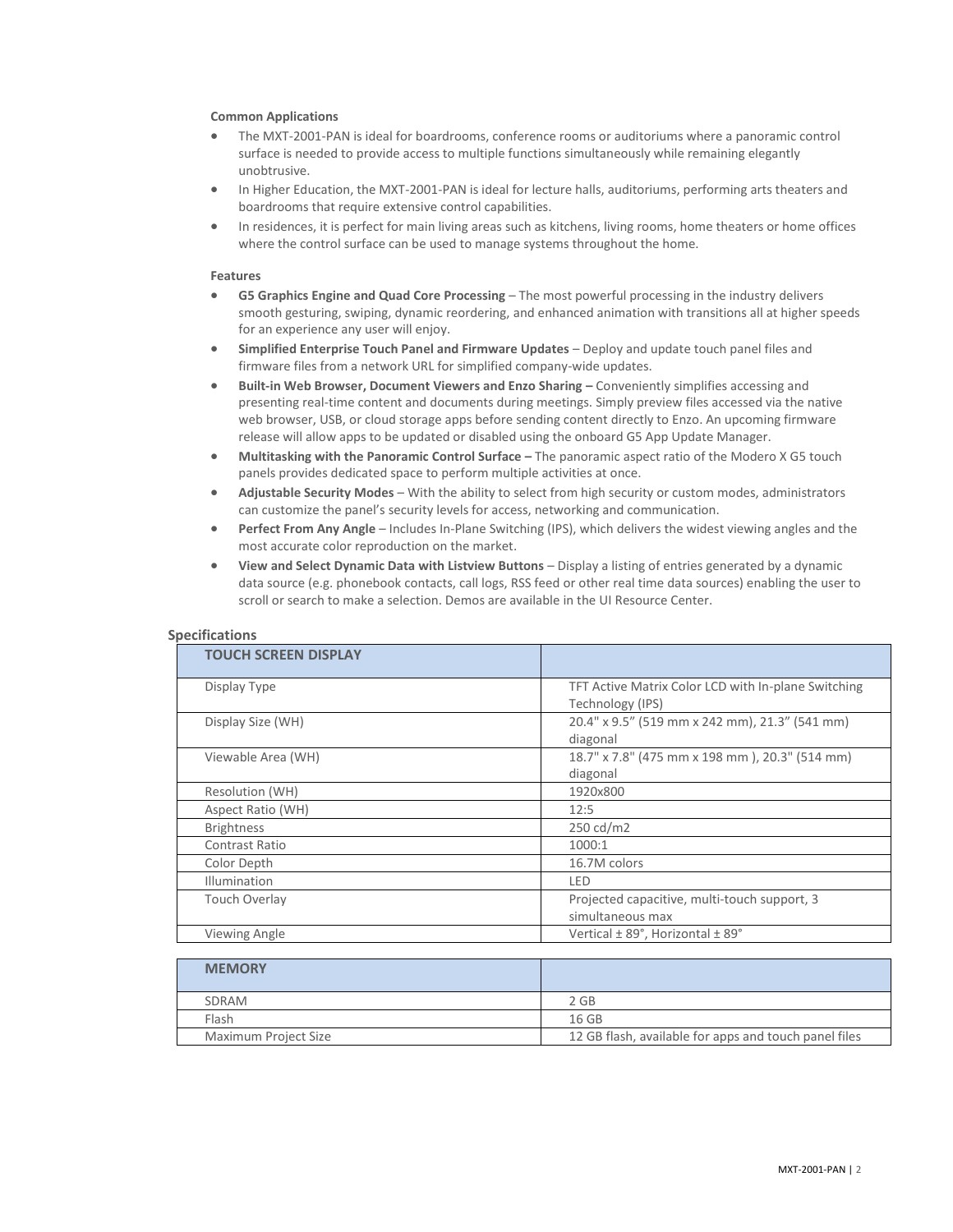| <b>COMMUNICATIONS</b> |                                                                                                                                                          |
|-----------------------|----------------------------------------------------------------------------------------------------------------------------------------------------------|
| <b>ETHERNET</b>       | 10/100 Auto MDI-X port, RJ-45 connector. Supported<br>IP and IP-based protocols: UCP, TCP, ICMP, ICSP, IGMP,<br>DHCP, SSH, FTP, DNS, RFB (for VNC), HTTP |
| <b>USB</b>            | (3) USB host 2.0, Type A ports: Firmware upgrade,<br>touch panel file transfer, document and image<br>viewing, HID peripherals                           |
| Bluetooth             | Mouse/Keyboard: HID Profile v1.1, requires MXA-BT<br>Bluetooth Adapter (FG5968-19)                                                                       |

| <b>VIDEO</b>                       |                                                                                        |
|------------------------------------|----------------------------------------------------------------------------------------|
| Supported Video Codecs             | MPEG-2-TS: MPEG-2 Main Profile @High Level up to<br>720p at 25 fps (decode only)       |
|                                    | MPEG-2-TS: H.264 High Profile @Layer 4, AAC-LC up to<br>720p at 25 fps (encode/decode) |
|                                    | MJPEG up to 720p at 25 fps (decode only)                                               |
| Supported Video Transport Streams  | MPEG-TS for MPEG-2 and H.264; HTTP for MJPEG                                           |
| Max Number of Active Video Streams | Two decode plus one encode                                                             |
| Video Conferencing                 | Skype                                                                                  |

| <b>AUDIO</b>           |                                                                                                                                       |
|------------------------|---------------------------------------------------------------------------------------------------------------------------------------|
| Microphone             | -42 dB +- 3 dB sensitivity FET microphone                                                                                             |
| Speakers               | 4 ohm, 2 Watt, 300Hz cutoff frequency                                                                                                 |
| Supported Audio Codecs | MP2 Layer I and II, MP3 (8 kHz, 11.025 kHz, 12 kHz, 16<br>kHz, 22.05 kHz, 24 kHz, 32 kHz, 44.1 kHz, 48 kHz)<br>AAC-LC (8 kHz, 96 kHz) |
|                        | G.711 with µLaw (VoIP encode/decode at 8 kHz)                                                                                         |
| File Formats           | WAV, MP3 (as part of touch panel file only - no USB                                                                                   |
|                        | storage)                                                                                                                              |
| Intercom               | Full Duplex VoIP, SIP v2.0                                                                                                            |

| <b>GRAPHICS ENGINE</b> |                                                                                                                                                          |
|------------------------|----------------------------------------------------------------------------------------------------------------------------------------------------------|
| AMX G5                 | G5 enhanced feature set supporting multi-touch and<br>gestures, scrolling, transitions, applications - See TPD5<br>Operations Guide for more information |

| <b>EMBEDDED APPLICATIONS</b> |                                                                                      |
|------------------------------|--------------------------------------------------------------------------------------|
| <b>Viewer Applications</b>   | PDF, JPEG, BMP, PNG, TIFF, GIF, PowerPoint, .doc,<br>.docx, .xls, .xlsx, .ppt, .pptx |
| Remote Management            | <b>VNC Server</b>                                                                    |
| Video Conferencing           | Skype                                                                                |
| Audio Conferencing           | Audio (Full Duplex Intercom)                                                         |

| <b>FRONT PANEL COMPONENTS</b> |                                                                                   |
|-------------------------------|-----------------------------------------------------------------------------------|
| Light Sensor                  | Photosensitive light detector for automatic adjustment<br>of the panel brightness |
| <b>Proximity Detector</b>     | Max range = $\approx$ 3', typ range = $\approx$ 1', FOV = $\approx$ 10 degrees    |
| Camera                        | HD 720p camera for video conferencing/video chat<br>support                       |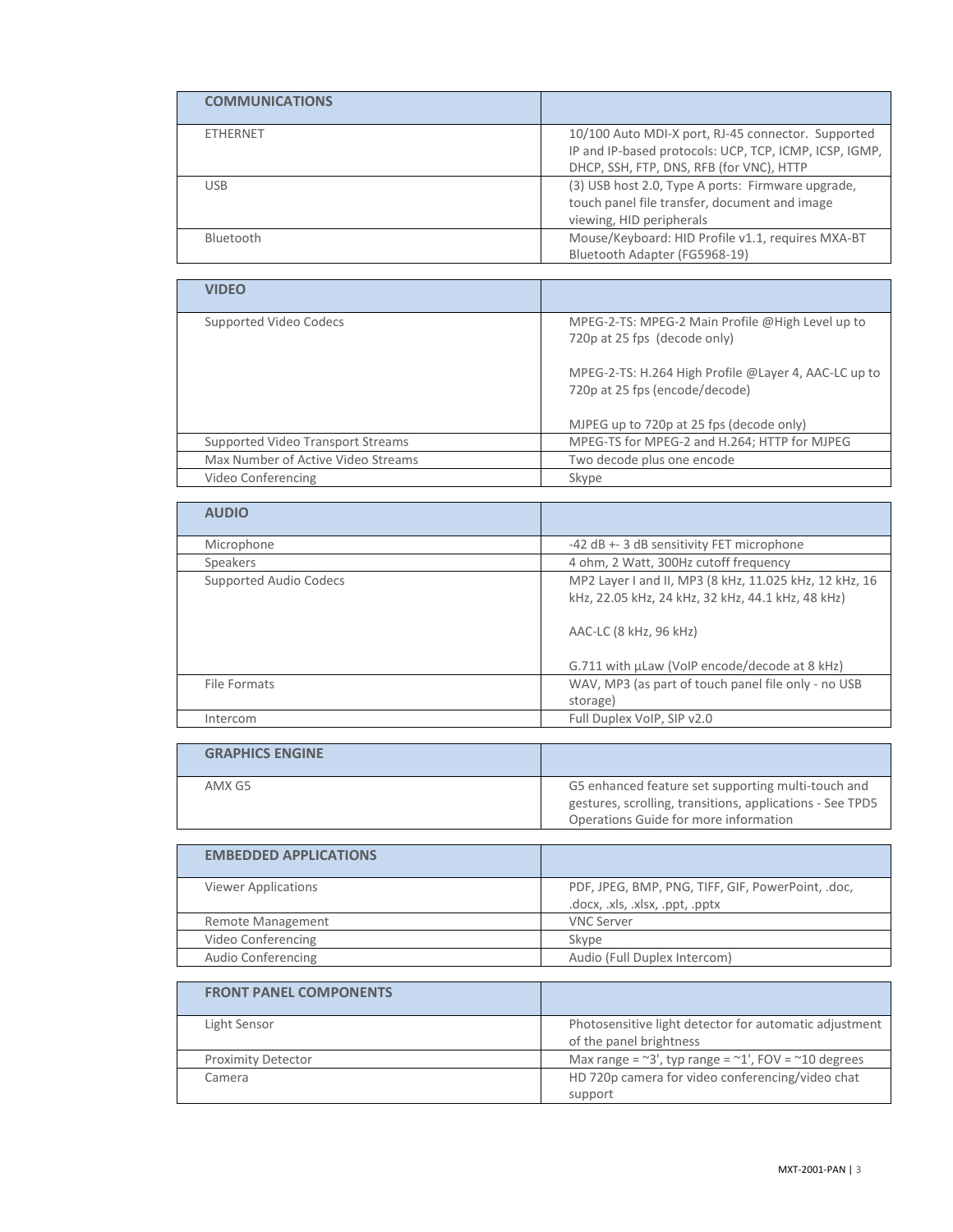| LED Indicators | Camera active indicator                               |
|----------------|-------------------------------------------------------|
| Sleep Button   | Sleep button to activate sleep mode and powering off. |
|                | Also provides access to setup pages (can be disabled) |

| <b>CONNECTIONS</b> |                                                  |
|--------------------|--------------------------------------------------|
| Ethernet           | 10/100 Auto MDI-X port, RJ-45 connector          |
| USB.               | (3) USB host 2.0, Type A ports                   |
|                    | (1) Micro-USB device port (currently not in use) |
| Power              | 2-pin, locking 3.5mm Phoenix connector           |
|                    |                                                  |

| <b>ENVIRONMENTAL</b>       |                                  |
|----------------------------|----------------------------------|
| Temperature (Operating)    | 32° F to 104° F (0° C to 40° C)  |
| Temperature (Storage)      | 4° F to 140° F (-20° C to 60° C) |
| Humidity (Operating)       | 20% to 85% RH                    |
| Humidity (Storage)         | 5% to 85% RH                     |
| Power ("Heat") Dissipation | On: 119.4 BTU/hr                 |
|                            | Standby: 23.9 BTU/hr             |

| <b>GENERAL</b>                        |                                                                                                                                                                                                                                                                                                                        |
|---------------------------------------|------------------------------------------------------------------------------------------------------------------------------------------------------------------------------------------------------------------------------------------------------------------------------------------------------------------------|
| Networking                            | Support for static/dynamic IPv4 and static IPv6                                                                                                                                                                                                                                                                        |
| Dimensions (HWD)                      | 9 3/16" x 20 3/8" x 5 7/8" (235 mm x 519 mm x 150<br>mm)                                                                                                                                                                                                                                                               |
| Weight                                | 12.3 lbs (5.58 Kg)                                                                                                                                                                                                                                                                                                     |
| Power Consumption                     | Full-On: 35 W (13.5 VDC, 2.9 A)<br>Standby: 7 W (13.5 VDC, 0.6 A)                                                                                                                                                                                                                                                      |
| <b>External Power Supply Required</b> | Requires one of these AMX power sources (not<br>included):<br>· PSR5.4, 12 VDC, 5.4 A Power Supply with 3.5 mm<br>Phoenix Connector with Retention Screws (FG423-48)<br>· MXA-MPL Modero X/S Series Multi Preview Live<br>(FG5968-10)<br>· MXA-MP Modero X/S Series Multi Preview (FG5968-<br>20)                      |
| <b>Regulatory Compliance</b>          | FCC Part 15 Class B<br>C-Tick CISPR 22 Class B<br>CE EN 55022 Class B and EN 55024<br>CB Scheme IEC 60950-1<br>IC<br>IEC/EN-60950<br>UL 60950-1<br>RoHS/WEEE compliant                                                                                                                                                 |
| Included Accessories                  | • Locking 2-pin Phoenix mate (41-0002-SA)<br>· MXA-USB-C, USB Port Cover Kit, Modero X/S Series<br>Touch Panel (FG5968-18)<br>· HPG-10, 3/4" Mini-Grommet (FG570-01)<br>· MXA-CLK, Modero X/S Series Cleaning Kit (FG5968-<br>16)                                                                                      |
| <b>Optional Accessories</b>           | · MXA-STMK-20, Secure Table Mount Kit, 20.3"<br>Modero X Tabletop (FG5968-64)<br>· MXA-MP, Modero X/S Series Multi Preview (FG5968-<br>20)<br>· MXA-MPL, Modero X/S Series Multi Preview Live<br>(FG5968-10)<br>· PSR5.4, 12 VDC, 5.4 A Power Supply with 3.5 mm<br>Phoenix Connector with Retention Screws (FG423-48) |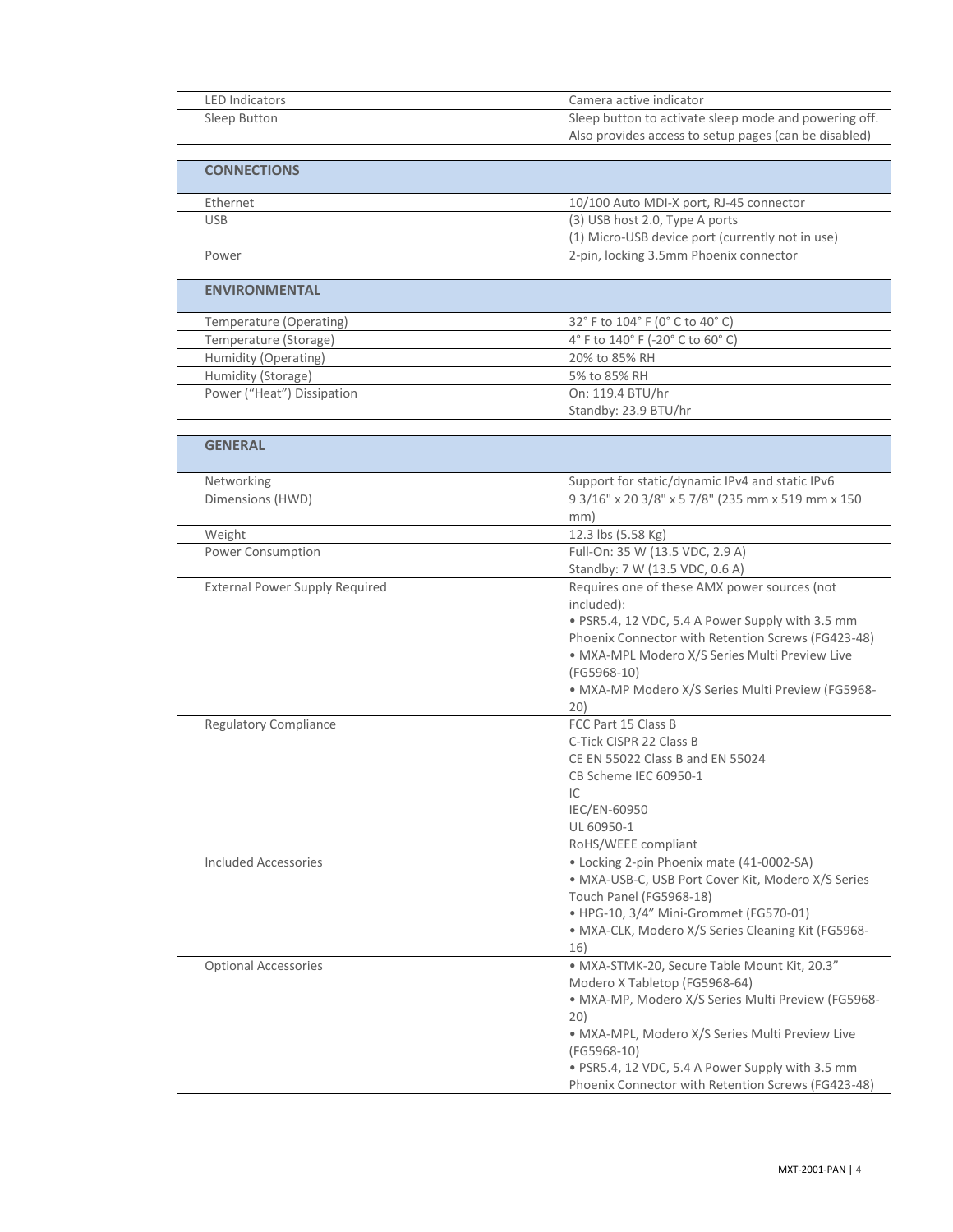| • HPG-10-10K, 3/4" Mini-Grommet, 10-Pack (FG570-   |
|----------------------------------------------------|
| $01-10K$                                           |
| • MXA-BT, Bluetooth USB Adapter for Modero X/S     |
| Series (FG5968-19)                                 |
| · MXA-CLK, Modero X/S Series Cleaning Kit (FG5968- |
| 16)                                                |
| • MXA-USB-C, USB Port Covers for the Modero X/S    |
| Series Touch Panels (FG5968-18)                    |